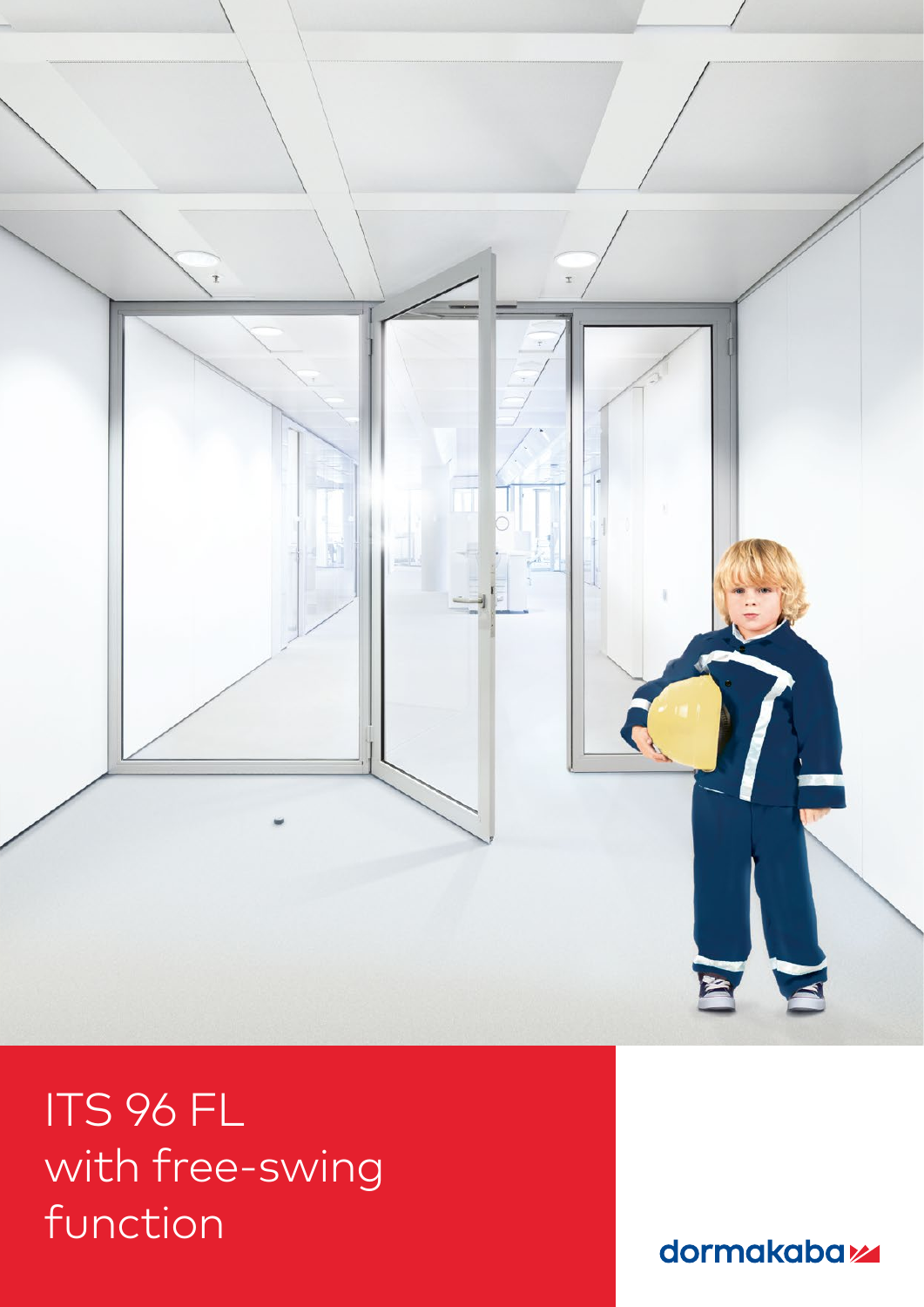# **From near-effortless opening …** ITS 96 FL with proven EASY OPEN technology.

#### **Access made easy.**

Whether public or private, every type of building should be accessible for all. The ITS 96 FL makes it possible. So compact that is virtually invisible once installed, this door closer can – with its EASY OPEN technology and freeswing function – be used on doors up to 180 kg in weight. With it, even children, senior citizens and people with disabilities can operate doors with minimal effort.

#### **Up to 40 % less force required.**

Thanks to its EASY OPEN technology, the ITS 96 FL cam-action door closer immediately cuts 40 % off the resistance that has to be overcome when opening the door. This means that even kids can access rooms without difficulty. The free-swing function is activated from an opening angle of > 0°, while the closing force is infinitely variable between spring strength EN 3 and EN 6.

The ITS 96 FL comes in premium quality and satisfies the requirements governing barrierfree accessibility to DIN SPEC 1104. This recommends the use of manual closing devices capable of reducing the opening force required in the 2° to 60° sweep range by approx. 40 %.

Thanks to the free-swing function, once the door is ajar it can be further opened as if there were no door closer fitted, i. e. the door will also remain open if required.



Rapidly decreasing opening resistance: The recommendation per DIN SPEC 1104 is satisfied by this system, offering barrier-free access for children, seniors and the disabled.



ITS 96 FL free-swing door closer

Force curves for an ITS 96 cam-action door closer (size EN 3 – 6, max. closing force setting)

**DIN SPEC 1104 December 2009**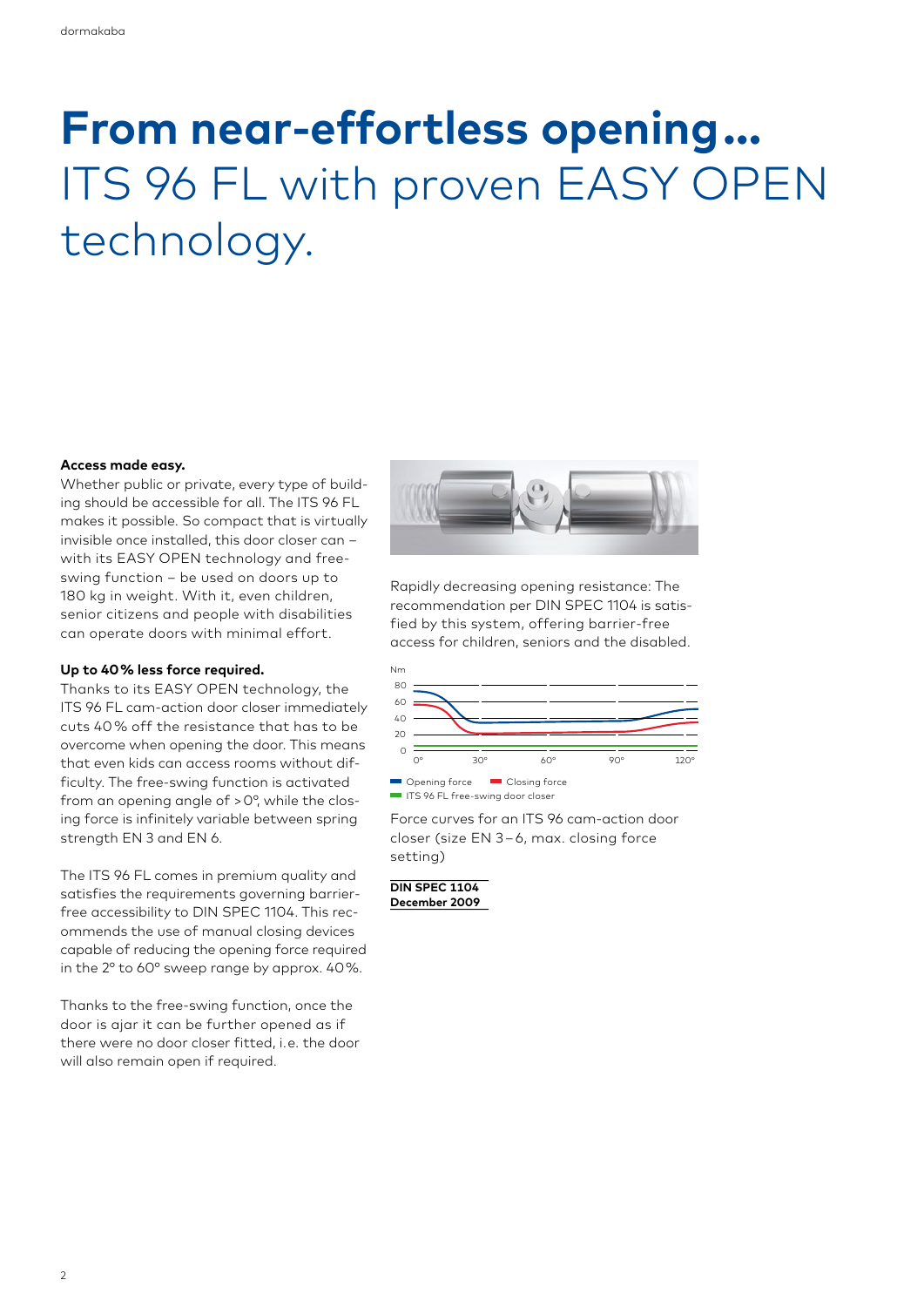## **… to reliable closing for safe fire protection.**

ITS 96 FL – free-swing function and RMZ smoke detector make for a powerful combination.

#### **The system solution offering double benefits.**

- Designed for connecting an RMZ smoke detector, giving ease of access and reliable fire protection in one.
- Suitable for use on both single-leaf and double-leaf fire and smoke check doors.
- In the event of smoke being detected, the door safely closes automatically while still offering effortless access – thanks to the rapid decrease in opening resistance inherent in EASY OPEN technology.

#### **The system solution for great planning reliability:**

The ITS 96 FL satisfies statutory requirements and standard specifications governing passive fire protection.

#### **The versatile solution.**

- The ITS 96 FL can be fitted to door leaves up to a width of 1400 mm and weights of 180 kg.
- The free-swing function is activated from a door opening angle of > 0°.
- Once ajar, the door can be further opened as if no door closer were fitted, i. e. the door will also remain open if required.

Once smoke develops, the ITS 96 FL combined with a smoke detector will reliably close the door and seal the fire compartment.









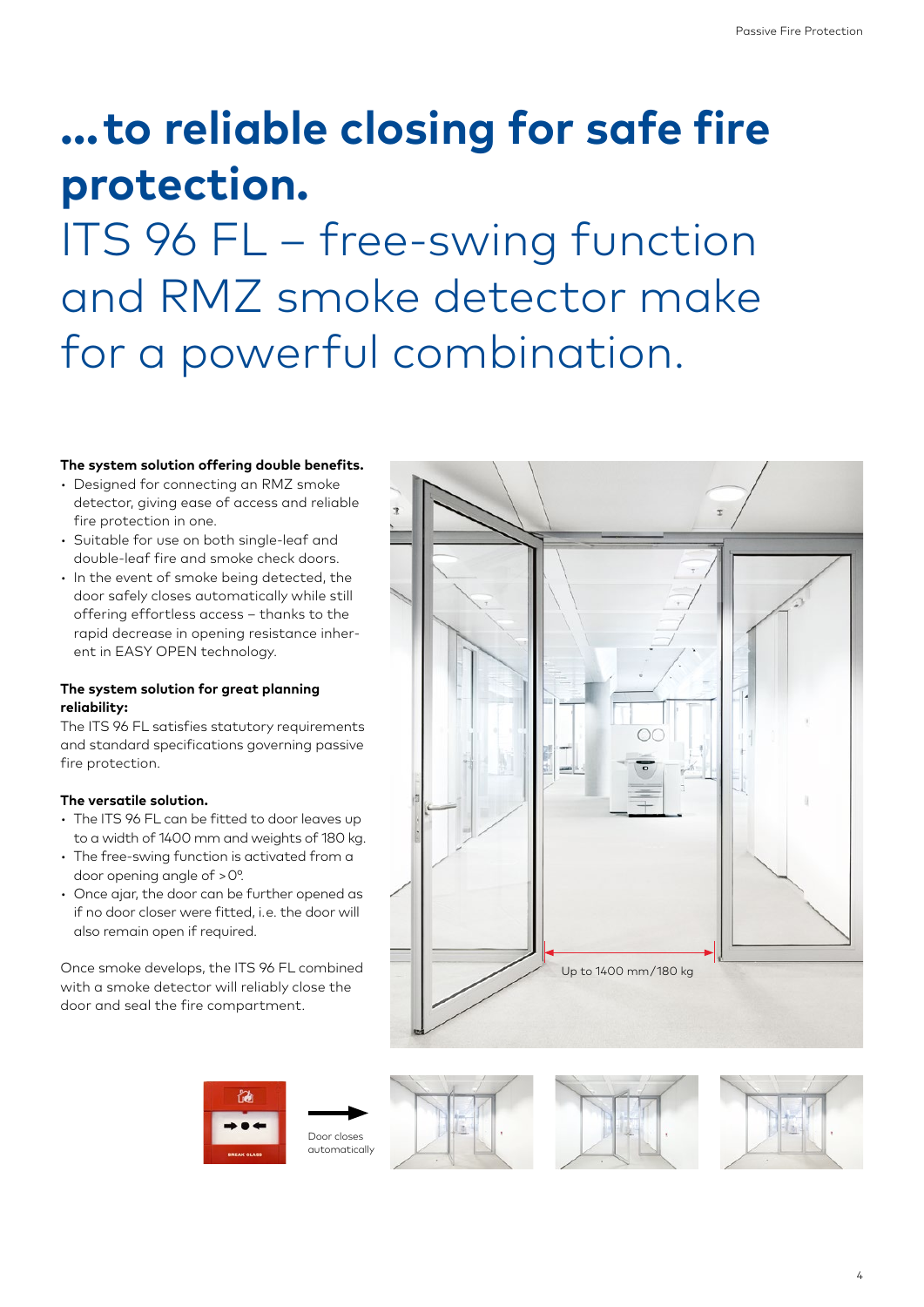### **Barrier-free access and passive fire protection within one and the same system solution.**

ITS 96 FL – adaptable and widely compatible with single-leaf and double-leaf doors.

System components for barrier-free access in project applications requiring passive fire protection – a solution that offers exceptional design elegance.



**1** Offering EASY OPEN technology, the ITS 96 FL door closer with free-swing function is virtually invisible once integrated in the door. Suitable for both narrowstile and timber doors.



- **2** The RMZ smoke detector complements the ITS 96 FL for passive fire protection applications.
- **3** Premium lever handles suitable for narrow-stile and timber doors.
- **4** SVP 5000 emergency escape lock with automatic locking action.
- **5** LM hinges.
- **6** Complementary pushbutton for passive fire protection.

For barrier-free project solutions requiring passive fire protection:



#### **Alternative products**

- ED 100 and ED 250 automatic swing door operators
- ES 200 automatic sliding door operator
- TS 93 door closer system with EASY OPEN technology
- PHA 2500 and PHB 3000 panic exit devices